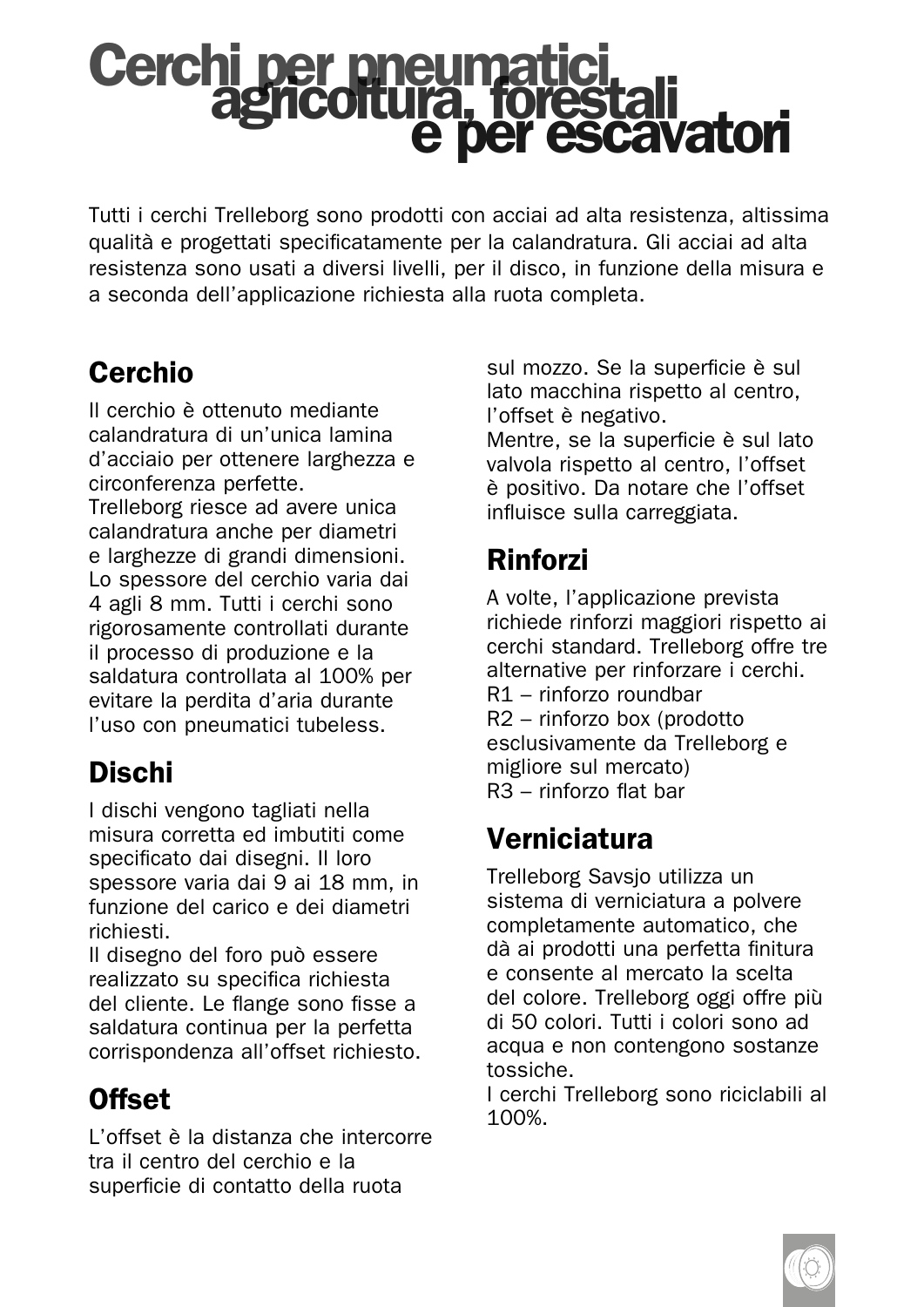# Cerchi per pneumatici<br>agricoltura

|       | <b>MISURA</b>   | ANGOLO DEL<br><b>TALLONE</b> | <b>SPESSORE</b><br><b>DEL CERCHIO</b> | <b>SPESSORE DEL</b><br><b>DISCO</b> | HUMP/<br><b>KNUR</b> | <b>RINFORZO</b>                 | <b>VALVOLA DI</b><br><b>SICUREZZA</b> |
|-------|-----------------|------------------------------|---------------------------------------|-------------------------------------|----------------------|---------------------------------|---------------------------------------|
| 15.5" |                 |                              |                                       |                                     |                      |                                 |                                       |
|       | AG8.00x15.5     | 15°                          | 5                                     | 9                                   | nd                   | nd                              | V <sub>1</sub>                        |
|       | AG13.00x15.5*   | 15°                          | 5                                     | 9                                   | nd                   | nd                              | V <sub>1</sub>                        |
| 17"   |                 |                              |                                       |                                     |                      |                                 |                                       |
|       | AG13.00x17*     | 5°                           | 5                                     | 10                                  | nd                   | nd                              | V <sub>1</sub>                        |
|       | AG16.00x17*     | $5^{\circ}$                  | 6                                     | 10                                  | nd                   | nd                              | V <sub>1</sub>                        |
| 17.5" |                 |                              |                                       |                                     |                      |                                 |                                       |
|       | AG11.75x17.5    | 15°                          | 5                                     | 10                                  | nd                   | nd                              | V <sub>1</sub>                        |
| 22.5" |                 |                              |                                       |                                     |                      |                                 |                                       |
|       | AG11.75x22.5    | 15°                          | 5                                     | 12                                  | Hump                 | R1                              | V1                                    |
|       | AG13.00x22.5    | 15°                          | $\overline{7}$                        | 12                                  | Hump                 | nd                              | V <sub>1</sub>                        |
|       | AG13.00x22.5    | 15°                          | $\overline{7}$                        | 15                                  | Hump                 | nd                              | V1                                    |
|       | AG16.00x22.5    | 15°                          | $6\phantom{1}6$                       | 12                                  | Hump                 | R1                              | V1, V3                                |
|       | AG16.00x22.5    | 15°                          | 6                                     | 15                                  | Hump                 | R1                              | V1. V3                                |
|       | AG16.00x22.5    | 15°                          | $\overline{7}$                        | 12                                  | Hump                 | nd                              | V1, V3                                |
|       | AG16.00x22.5    | 15°                          | $\overline{7}$                        | 15                                  | Hump                 | nd                              | V1, V3                                |
|       | AG20.00x22.5    | 15°                          | $6\phantom{1}6$                       | 12                                  | Hump                 | R1                              | V1, V3                                |
|       | AG20.00x22.5    | 15°                          | $\overline{7}$                        | 15                                  | Hump                 | nd                              | V1, V3                                |
|       | AG20.00x22.5    | 15°                          | $6\phantom{1}6$                       | 15                                  | Hump                 | R1                              | V1, V3                                |
|       | AG20.00x22.5    | 15°                          | $\overline{7}$                        | 12                                  | Hump                 | nd                              | V1, V3                                |
|       | AG20.00x22.5    | 15°                          | $\overline{7}$                        | 15                                  | Hump                 | nd                              | V1, V3                                |
|       | AG24.00x22.5    | 15°                          | 6                                     | 12                                  | Hump                 | R1                              | V1, V3                                |
|       | AG24.00x22.5    | 15°                          | $6\phantom{a}$                        | 15                                  | Hump                 | R1                              | V1, V3                                |
|       | AG24.00x22.5    | 15°                          | $\overline{7}$                        | 12                                  | Hump                 | nd                              | V1, V3                                |
|       | AG24.00x22.5    | 15°                          | $\overline{7}$                        | 15                                  | Hump                 | nd                              | V1, V3                                |
| 24"   |                 |                              |                                       |                                     |                      |                                 |                                       |
|       | W10x24          | $5^{\circ}$                  | 6                                     | 12                                  | Knurling             | nd                              | V <sub>1</sub>                        |
|       | W12x24          | $5^{\circ}$                  | 5                                     | 12                                  | nd                   | nd                              | V1                                    |
|       | DW13Lx24        | $5^{\circ}$                  | 6                                     | 12                                  | Knurling             | nd                              | V <sub>1</sub>                        |
|       | DW14Lx24        | $5^{\circ}$                  | 6                                     | 12                                  | Knurling             | nd                              | V <sub>1</sub>                        |
|       | <b>DW15Lx24</b> | $5^{\circ}$                  | 6                                     | 12                                  | Knurling             | nd                              | V <sub>1</sub>                        |
|       | <b>DW16LX24</b> | $5^{\circ}$                  | 6                                     | 12                                  | Knurling             | nd                              | V <sub>1</sub>                        |
| 26"   |                 |                              |                                       |                                     |                      |                                 |                                       |
|       | DW20Bx26        | $5^{\circ}$                  | 5                                     | 12                                  | nd                   |                                 | V <sub>1</sub>                        |
|       | DW20Bx26        | $5^{\circ}$                  | 5                                     | 15                                  | nd                   |                                 | V1                                    |
|       | DW20Bx26        | $5^{\circ}$                  | $\overline{7}$                        | 15                                  | Knurling             | R1                              | V1, V3                                |
|       | DW25Bx26        | $5^{\circ}$                  | $\overline{7}$                        | 15                                  | Knurling             | R1                              | V <sub>1</sub>                        |
| 26.5" |                 |                              |                                       |                                     |                      |                                 |                                       |
|       | AG13.00x26.5    | 15°                          | 6                                     | 12                                  | Hump                 | R1, R2                          | V1, V3                                |
|       | AG13.00x26.5    | 15°                          | $6\phantom{1}6$                       | 15                                  | Hump                 | R <sub>1</sub> , R <sub>2</sub> | V1, V3                                |
|       | AG16.00x26.5    | 15°                          | 6                                     | 12                                  | Hump                 | R1, R2                          | V1, V3                                |
|       | AG16.00x26.5    | 15°                          | $6\phantom{1}6$                       | 15                                  | Hump                 | R1, R2                          | V1, V3                                |
|       | AG20.00x26.5    | 15°                          | 6                                     | 12                                  | Hump                 | R1, R2                          | V1, V3                                |
|       | AG20.00x26.5    | 15°                          | $\,6$                                 | 15                                  | Hump                 | R1, R2                          | V1, V3                                |
|       | AG20.00x26.5    | 15°                          | $\overline{7}$                        | 12                                  | Hump                 | nd                              | V1                                    |
|       | AG20.00x26.5    | 15°                          | $\overline{7}$                        | 15                                  | Hump                 | nd                              | V1                                    |
|       | AG24.00x26.5    | 15°                          | 6                                     | 12                                  | Hump                 | R1, R2                          | V1, V3                                |
|       | AG24.00x26.5    | 15°                          | $\,6$                                 | 15                                  | Hump                 | R <sub>1</sub> , R <sub>2</sub> | V1, V3                                |
|       | AG24.00x26.5    | 15°                          | $\overline{7}$                        | 12                                  | Hump                 | nd                              | V1, V3                                |
|       | AG24.00x26.5    | 15°                          | $\overline{7}$                        | 15                                  | Hump                 | nd                              | V1, V3                                |
|       | AG28.00x26.5    | 15°                          | 6                                     | 12                                  | Hump                 | R1, R2                          | V1, V3                                |
|       | AG28.00x26.5    | 15°                          | 6                                     | 15                                  | Hump                 | R1, R2                          | V1, V3                                |

\*Velocità massima 40 Km/h.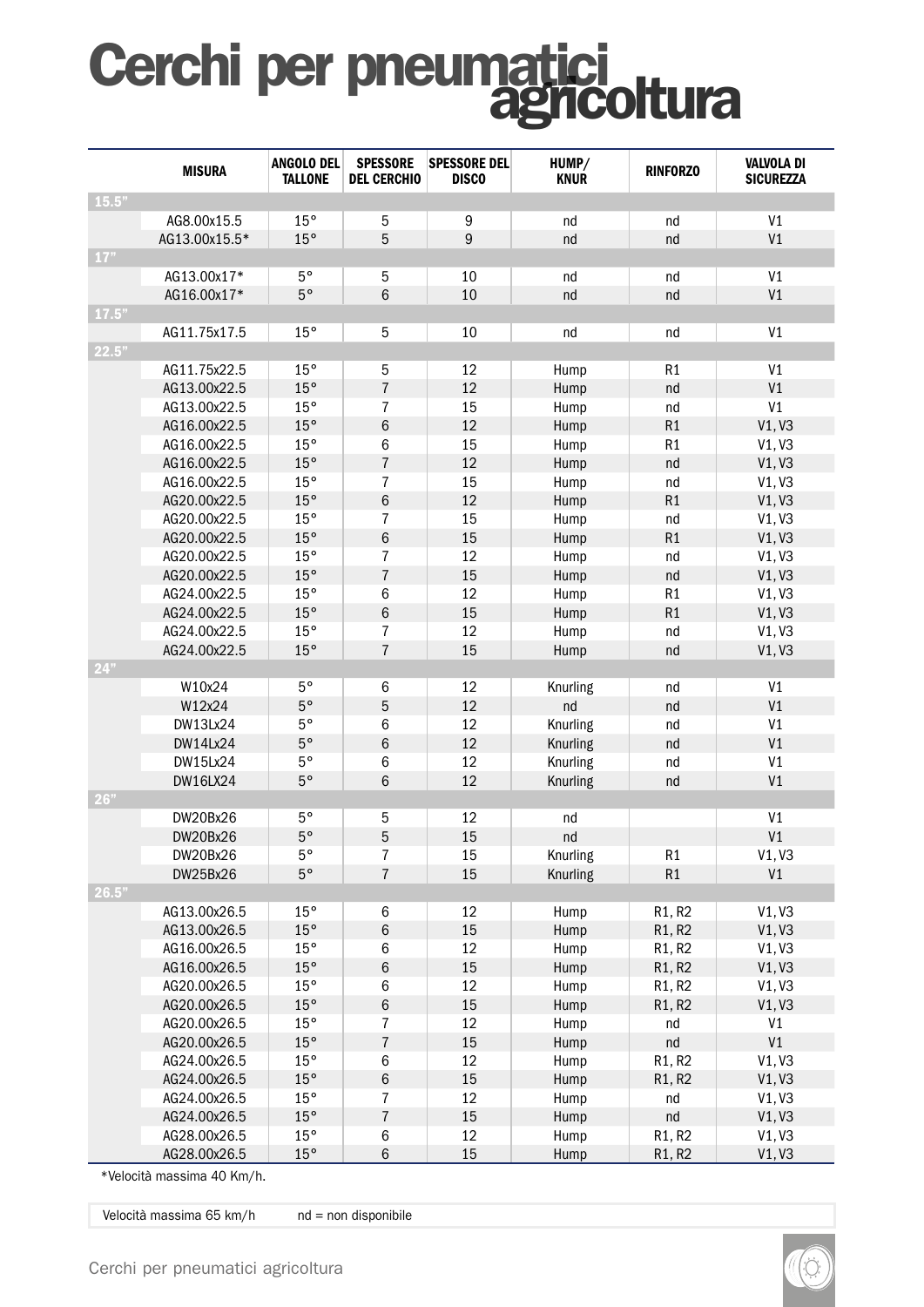|       | <b>MISURA</b>   | <b>ANGOLO DEL</b><br><b>TALLONE</b> | <b>SPESSORE</b><br><b>DEL CERCHIO</b> | <b>SPESSORE DEL</b><br><b>DISCO</b> | HUMP/<br><b>KNUR</b> | <b>RINFORZO</b> | <b>VALVOLA DI</b><br><b>SICUREZZA</b> |
|-------|-----------------|-------------------------------------|---------------------------------------|-------------------------------------|----------------------|-----------------|---------------------------------------|
| 28"   |                 |                                     |                                       |                                     |                      |                 |                                       |
|       | W10x28          | $5^{\circ}$                         | 5                                     | 13                                  | nd                   | nd              | V <sub>1</sub>                        |
|       | W12x28          | $5^{\circ}$                         | 5                                     | 13                                  | nd                   | nd              | V1, V3                                |
|       | <b>DW14Lx28</b> | $5^{\circ}$                         | 6                                     | 13                                  | Knurling             | nd              | V <sub>1</sub>                        |
|       | <b>DW15Lx28</b> | $5^{\circ}$                         | 6                                     | 13                                  | Knurling             | nd              | V1, V3                                |
|       | <b>DW16Lx28</b> | $5^{\circ}$                         | 6                                     | 13                                  | Knurling             | nd              | V1                                    |
|       | <b>DW18Lx28</b> | $5^{\circ}$                         | 6                                     | 13                                  | Knurling             | nd              | V <sub>1</sub>                        |
|       | <b>DW20Bx28</b> | $5^{\circ}$                         | 6                                     | 13                                  | Knurling             | nd              | V <sub>1</sub>                        |
| 30"   |                 |                                     |                                       |                                     |                      |                 |                                       |
|       | DW14Lx30        | $5^{\circ}$                         | 6                                     | 13                                  | nd                   | R1              | V <sub>1</sub>                        |
|       | DW14Lx30        | $5^{\circ}$                         | 6                                     | 15                                  | nd                   | R1              | V <sub>1</sub>                        |
|       | DW16Lx30        | 5°                                  | 6                                     | 13                                  | Knurling             | R1              | V1. V3                                |
|       | DW16Lx30        | $5^{\circ}$                         | $6\phantom{1}$                        | 15                                  | Knurling             | R1              | V1, V3                                |
|       | DW18Lx30        | 5°                                  | 6                                     | 13                                  | Knurling             | R1              | V1                                    |
|       | <b>DW18Lx30</b> | $5^{\circ}$                         | $6\phantom{a}$                        | 15                                  | Knurling             | R1              | V1                                    |
|       | DW20Bx30        | 5°                                  | 6                                     | 13                                  | Knurling             | R1              | V1, V3                                |
|       | DW20Bx30        | $5^{\circ}$                         | 6                                     | 15                                  | Knurling             | R1              | V1, V3                                |
|       | DW21Bx30        | $5^{\circ}$                         | $\overline{7}$                        | 13                                  | Knurling             | R1              | V1                                    |
|       | DW21Bx30        | $5^{\circ}$                         | $\overline{7}$                        | 15                                  | Knurling             | R1              | V1                                    |
|       | DW23Bx30        | $5^{\circ}$                         | $\overline{7}$                        | 13                                  | Knurling             | R1              | V <sub>1</sub>                        |
|       | DW23Bx30        | $5^{\circ}$                         | $\overline{7}$                        | 15                                  | Knurling             | R1              | V <sub>1</sub>                        |
| 30.5" |                 |                                     |                                       |                                     |                      |                 |                                       |
|       | AG20.00x30.5    | 15°                                 | 6                                     | 13                                  | Hump                 | R1, R2          | V1, V2, V3                            |
|       | AG20.00x30.5    | 15°                                 | 6                                     | 15                                  | Hump                 | R1, R2          | V1, V2, V3                            |
|       | AG20.00x30.5    | 15°                                 | $\overline{7}$                        | 13                                  | Hump                 | nd              | V1, V2                                |
|       | AG20.00x30.5    | 15°                                 | $\overline{7}$                        | 15                                  | Hump                 | nd              | V1, V2                                |
|       | AG24.00x30.5    | 15°                                 | 6                                     | 13                                  | Hump                 | R1, R2          | V1, V2, V3                            |
|       | AG24.00x30.5    | 15°                                 | 6                                     | 15                                  | Hump                 | R1, R2          | V1, V2, V3                            |
|       | AG24.00x30.5    | 15°                                 | $\overline{7}$                        | 13                                  | Hump                 | nd              | V1, V2                                |
|       | AG24.00x30.5    | 15°                                 | $\overline{7}$                        | 15                                  | Hump                 | nd              | V1, V2                                |
|       | AG28.00x30.5    | 15°                                 | $\overline{7}$                        | 13                                  | Hump                 | R <sub>2</sub>  | V1, V2                                |
|       | AG28.00x30.5    | 15°                                 | $\overline{7}$                        | 15                                  | Hump                 | R <sub>2</sub>  | V1, V2                                |
| 32"   |                 |                                     |                                       |                                     |                      |                 |                                       |
|       | DW20Bx32        | 5°                                  | $\overline{7}$                        | 15                                  | Knurling             | R <sub>2</sub>  | V1, V2, V3                            |
|       | DW20Bx32        | $5^{\circ}$                         | $\overline{7}$                        | 18                                  | Knurling             | R <sub>2</sub>  | V1, V2, V3                            |
|       | DW23Bx32        | $5^{\circ}$                         | $\overline{7}$                        | 15                                  | Knurling             | R <sub>2</sub>  | V1, V2, V3                            |
|       | DW23Bx32        | $5^{\circ}$                         | $\overline{7}$                        | 18                                  | Knurling             | R <sub>2</sub>  | V1, V2, V3                            |
|       | DW27Bx32        | $5^{\circ}$                         | $\overline{7}$                        | 15                                  | Knurling             | R <sub>2</sub>  | V1, V2, V3                            |
|       | DW27Bx32        | $5^{\circ}$                         | $\overline{7}$                        | 18                                  | Knurling             | R <sub>2</sub>  | V1, V2, V3                            |
|       | DW30Bx32        | $5^{\circ}$                         | $\overline{7}$                        | 15                                  | Knurling             | R <sub>2</sub>  | V1, V2, V3                            |
|       | DW30Bx32        | $5^{\circ}$                         | $\overline{7}$                        | 18                                  | Knurling             | R <sub>2</sub>  | V1, V2, V3                            |
| 34"   |                 |                                     |                                       |                                     |                      |                 |                                       |
|       | DW15Lx34        | $5^{\circ}$                         | 6                                     | 15                                  | Knurling             | R1, R2          | V1, V2, V3                            |
|       | <b>DW16Lx34</b> | $5^{\circ}$                         | $6\phantom{1}$                        | 15                                  | Knurling             | R1, R2          | V1, V2, V3                            |
|       | DW18Lx34        | 5°                                  | 6                                     | 15                                  | Knurling             | R1, R2          | V1, V2, V3                            |
|       | DW20Bx34        | $5^{\circ}$                         | 6                                     | 15                                  | Knurling             | R1, R2          | V1, V2, V3                            |
|       | DW23Bx34        | 5°                                  | $\overline{7}$                        | 15                                  | Knurling             | R1, R2          | V1, V2                                |
|       | DW24Bx34        | $5^{\circ}$                         | 6                                     | 15                                  | Knurling             | R1, R2          | V1, V2, V3                            |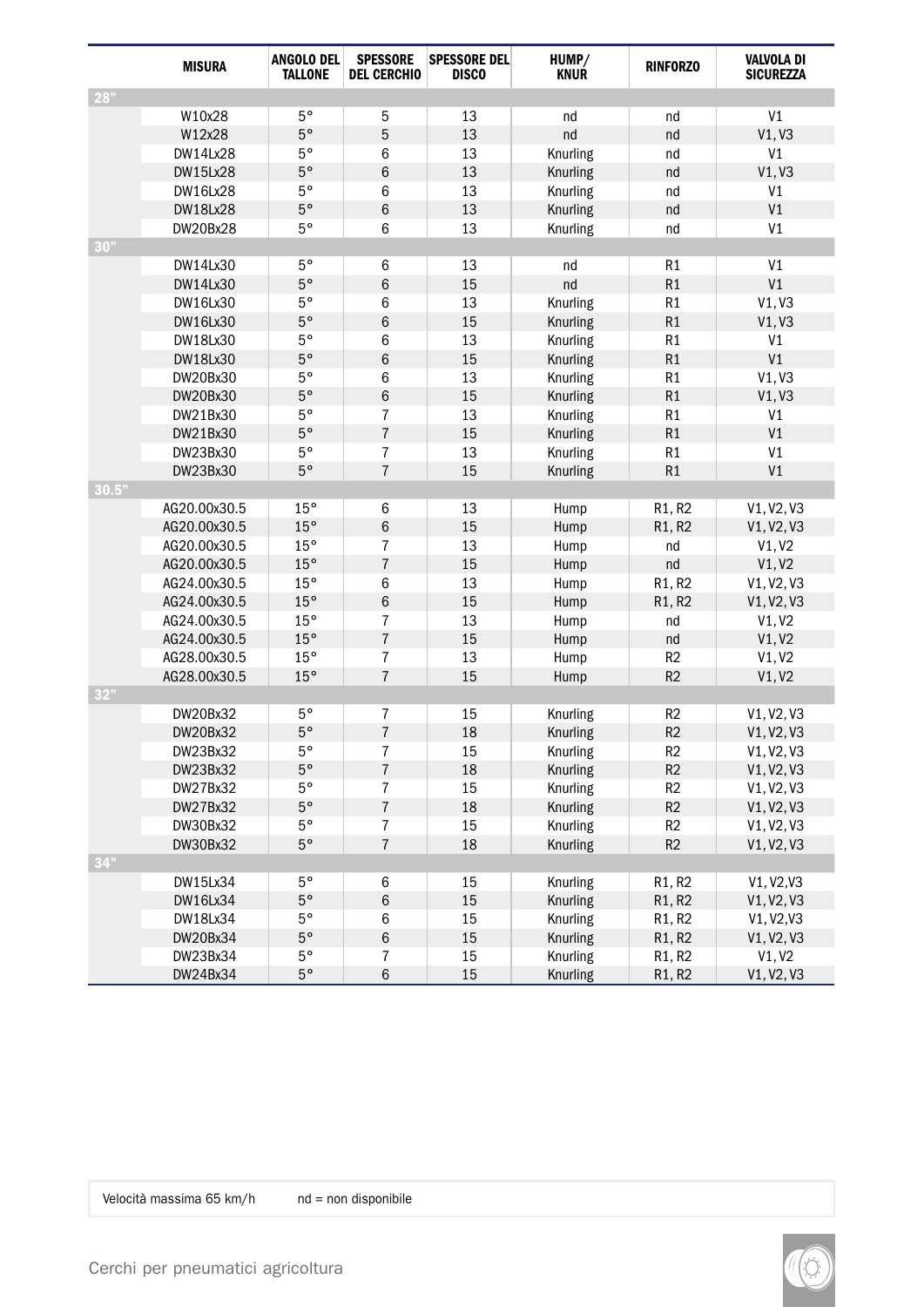|            |           | <b>MISURA</b>   | ANGOLO DEL<br><b>TALLONE</b> | <b>SPESSORE</b><br><b>DEL CERCHIO</b> | <b>SPESSORE DEL</b><br><b>DISCO</b> | HUMP/<br><b>KNUR</b> | <b>RINFORZO</b> | <b>VALVOLA DI</b><br><b>SICUREZZA</b> |
|------------|-----------|-----------------|------------------------------|---------------------------------------|-------------------------------------|----------------------|-----------------|---------------------------------------|
|            | 38"       |                 |                              |                                       |                                     |                      |                 |                                       |
|            |           | <b>DW12Lx38</b> | 5°                           | $\overline{7}$                        | 15                                  | Knurling             | nd              | V1, V2                                |
|            |           | <b>DW12Lx38</b> | $5^{\circ}$                  | $\overline{7}$                        | 18                                  | Knurling             | nd              | V1, V2                                |
|            |           | <b>DW15Lx38</b> | $5^{\circ}$                  | $\overline{7}$                        | 15                                  | Knurling             | R1              | V1, V2                                |
|            |           | <b>DW15Lx38</b> | $5^{\circ}$                  | $\overline{7}$                        | 18                                  | Knurling             | R1              | V1, V2                                |
|            |           | <b>DW16Lx38</b> | $5^{\circ}$                  | 7                                     | 15                                  | Knurling             | R1              | V1, V2                                |
|            |           | <b>DW16Lx38</b> | $5^{\circ}$                  | $\overline{7}$                        | 18                                  | Knurling             | R1              | V1, V2                                |
|            |           | <b>DW18Lx38</b> | $5^{\circ}$                  | 7                                     | 15                                  | Knurling             | R1              | V1, V2                                |
|            |           | <b>DW18Lx38</b> | $5^{\circ}$                  | $\overline{7}$                        | 18                                  | Knurling             | R <sub>1</sub>  | V1, V2                                |
|            |           | DW20Bx38        | $5^{\circ}$                  | $\overline{7}$                        | 15                                  | Knurling             | R1              | V1, V2                                |
|            |           | DW20Bx38        | $5^{\circ}$                  | $\overline{7}$                        | 18                                  | Knurling             | R <sub>1</sub>  | V1, V2                                |
|            |           | DW23Bx38        | $5^{\circ}$                  | $\overline{7}$                        | 15                                  | Knurling             | R1              | V1, V2                                |
|            |           | DW23Bx38        | $5^{\circ}$                  | $\overline{7}$                        | 18                                  | Knurling             | R1              | V1, V2                                |
|            |           | DW25Bx38        | $5^{\circ}$                  | $\overline{7}$                        | 15                                  | Knurling             | R1              | V1, V2                                |
|            |           | DW25Bx38        | $5^{\circ}$                  | $\overline{7}$                        | 18                                  | Knurling             | R1              | V1, V2                                |
|            |           | DW27Bx38        | $5^{\circ}$                  | $\overline{7}$                        | 15                                  | Knurling             | R1              | V1, V2                                |
|            |           | DW27Bx38        | $5^{\circ}$                  | $\overline{7}$                        | 18                                  | Knurling             | R1              | V1, V2                                |
|            |           | DW28Bx38        | $5^{\circ}$                  | $\overline{7}$                        | 15                                  | Knurling             | R1              | V1, V2                                |
|            |           | DW28Bx38        | $5^{\circ}$                  | $\overline{7}$                        | 18                                  | Knurling             | R1              | V1, V2                                |
|            |           | DW30Bx38        | $5^{\circ}$                  | 7.3                                   | 15                                  | Knurling             | R1              | V1, V2                                |
|            |           | <b>DW30Bx38</b> | $5^{\circ}$                  | 7,3                                   | 18                                  | Knurling             | R1              | V1, V2                                |
|            | 42"       |                 |                              |                                       |                                     |                      |                 |                                       |
|            |           | <b>DW16Lx42</b> | $5^{\circ}$                  | $\overline{7}$                        | 15                                  | Knurling             | nd              | V1, V2                                |
|            |           | <b>DW18Lx42</b> | $5^{\circ}$                  | $\overline{7}$                        | 15                                  | Knurling             | nd              | V1, V2                                |
|            |           | DW20Bx42        | $5^{\circ}$                  | 7                                     | 15                                  | Knurling             | R1              | V1, V2                                |
|            |           | DW23Bx42        | $5^{\circ}$                  | $\overline{7}$                        | 15                                  | Knurling             | R1              | V1, V2                                |
|            |           | DW23Bx42        | $5^{\circ}$                  | $\overline{7}$                        | 18                                  | Knurling             | R1              | V1, V2                                |
|            |           | DW25Bx42        | $5^{\circ}$                  | 7,3                                   | 15                                  | Knurling             | R1              | V1, V2                                |
|            |           | DW25Bx42        | $5^{\circ}$                  | 7,3                                   | 18                                  | Knurling             | R1              | V1, V2                                |
|            |           | DW28Bx42        | $5^{\circ}$                  | $\overline{7}$                        | 15                                  | Knurling             | R1              | V1, V2                                |
|            |           | DW28Bx42        | $5^{\circ}$                  | $\overline{7}$                        | 18                                  | Knurling             | R1              | V1, V2                                |
|            |           | DW30Bx42        | $5^{\circ}$                  | 7,3                                   | 15                                  | Knurling             | R1              | V1, V2                                |
|            |           | DW30Bx42        | $5^{\circ}$                  | 7,3                                   | 18                                  | Knurling             | R1              | V1, V2                                |
|            | 46"       |                 |                              |                                       |                                     |                      |                 |                                       |
|            |           | <b>DW16Lx46</b> | $5^{\circ}$                  | 6                                     | 15                                  | Knurling             | R1              | V1, V2                                |
|            |           | <b>DW16Lx46</b> | $5^{\circ}$                  | 6                                     | $15 + 18*$                          | Knurling             | R1              | V1, V2                                |
|            |           | <b>DW18Lx46</b> | $5^{\circ}$                  | $\overline{7}$                        | 15                                  | Knurling             | R1              | V1, V2                                |
|            |           | DW25Bx46        | $5^{\circ}$                  | 7,3                                   | 15                                  | Knurling             | R1              | V1, V2                                |
|            |           | DW25Bx46        | $5^{\circ}$                  | 7,3                                   | 18                                  | Knurling             | R1              | V1, V2                                |
|            | 50"       |                 |                              |                                       |                                     |                      |                 |                                       |
|            |           | <b>DW16Lx50</b> | $5^{\circ}$                  | 6                                     | $15 + 18$                           | Knurling             | R1              | V1, V2                                |
| <b>NEW</b> | 38" - THK |                 |                              |                                       |                                     |                      |                 |                                       |
|            |           | DW30Bx38 THK    | 5°                           | 7,3                                   | 15                                  | Knurling THK         | R1              | V1, V2                                |
|            |           | DW30Bx38 THK    | $5^{\circ}$                  | 7,3                                   | 18                                  | <b>Knurling THK</b>  | R1              | V1, V2                                |
|            | 42" - THI |                 |                              |                                       |                                     |                      |                 |                                       |
| <b>NEW</b> |           | DW23Bx42 THK    | $5^{\circ}$                  | $\overline{7}$                        | 15                                  | <b>Knurling THK</b>  | R1              | V1                                    |
|            |           | DW23Bx42 THK    | $5^{\circ}$                  | $\overline{7}$                        | 18                                  | <b>Knurling THK</b>  | R1              | V <sub>1</sub>                        |
|            |           | DW25Bx42 THK    | $5^{\circ}$                  | 7,3                                   | 15                                  | <b>Knurling THK</b>  | R1              | V <sub>1</sub>                        |
|            |           | DW25Bx42 THK    | $5^{\circ}$                  | 7,3                                   | 18                                  |                      | R1              | V <sub>1</sub>                        |
|            |           |                 |                              |                                       |                                     | <b>Knurling THK</b>  |                 |                                       |
|            |           | DW30Bx42 THK    | $5^{\circ}$                  | 7,3                                   | 15                                  | <b>Knurling THK</b>  | R1              | V1.V2                                 |
|            |           | DW30Bx42 THK    | $5^{\circ}$                  | 7,3                                   | 18                                  | <b>Knurling THK</b>  | R1              | V1,V2                                 |
| <b>NEW</b> | 46" - THK |                 |                              |                                       |                                     |                      |                 |                                       |
|            |           | DW25Bx46 THK    | 5°<br>$5^{\circ}$            | 7,3                                   | 15                                  | <b>Knurling THK</b>  | R1<br>R1        | V1<br>V <sub>1</sub>                  |
|            |           | DW25Bx46THK     | $5^{\circ}$                  | 7,3                                   | 18                                  | <b>Knurling THK</b>  |                 |                                       |
|            |           | DW30Bx46THK     |                              | 7,3                                   | 15                                  | Knurling THK         | R <sub>1</sub>  | V1, V2                                |

\* offset adattabile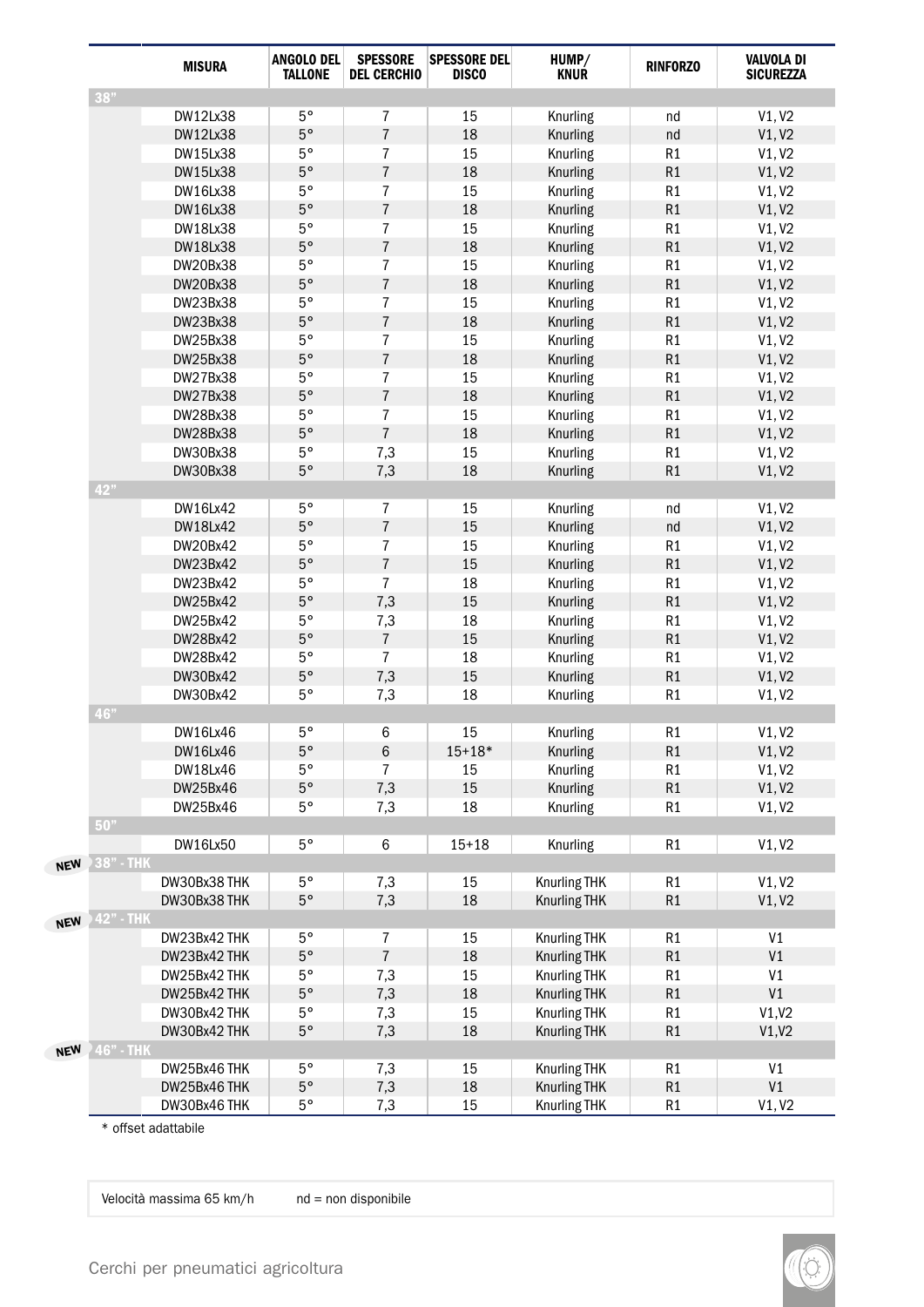### Cerchi per pneumatici

|       | <b>MISURA</b>   | <b>ANGOLO DEL</b><br><b>TALLONE</b> | <b>SPESSORE</b><br><b>DEL CERCHIO</b> | <b>SPESSORE DEL</b><br><b>DISCO</b> | HUMP/<br><b>KNUR</b> | <b>RINFORZO</b> | <b>VALVOLA DI</b><br><b>SICUREZZA</b> |
|-------|-----------------|-------------------------------------|---------------------------------------|-------------------------------------|----------------------|-----------------|---------------------------------------|
| 22.5" |                 |                                     |                                       |                                     |                      |                 |                                       |
|       | AG16.00x22.5    | 15°                                 | 6                                     | 12                                  | Hump                 | R1              | V <sub>3</sub>                        |
|       | AG16.00x22.5    | 15°                                 | 6                                     | 15                                  | Hump                 | R1              | V <sub>3</sub>                        |
|       | AG20.00x22.5    | 15°                                 | 6                                     | 12                                  | Hump                 | R1              | V <sub>3</sub>                        |
|       | AG20.00x22.5    | 15°                                 | 6                                     | 15                                  | Hump                 | R1              | V3                                    |
|       | AG20.00x22.5UHL | 15°                                 | 6                                     | 12                                  | Knurling             | R1              | V3                                    |
|       | AG20.00x22.5UHL | 15°                                 | 6                                     | 15                                  | Knurling             | R1              | V <sub>3</sub>                        |
|       | AG24.00x22.5    | 15°                                 | 6                                     | 12                                  | Hump                 | R1              | V3                                    |
|       | AG24.00x22.5    | 15°                                 | $6\phantom{a}$                        | 15                                  | Hump                 | R1              | V <sub>3</sub>                        |
|       | AG24.00x22.5UHL | 15°                                 | 6                                     | 12                                  | Knurling             | R1              | V3                                    |
|       | AG24.00x22.5UHL | 15°                                 | 6                                     | 15                                  | Knurling             | R1              | V3                                    |
| 24.5" |                 |                                     |                                       |                                     |                      |                 |                                       |
|       | AG20.00x24.5    | 15°                                 | 6                                     | 12                                  | Hump(TH2B)           | R1, R2, R3      | V <sub>3</sub>                        |
|       | AG24.00x24.5    | 15°                                 | 6                                     | 12                                  | Hump(TH2B)           | R1, R2, R3      | V <sub>3</sub>                        |
| 26"   |                 |                                     |                                       |                                     |                      |                 |                                       |
|       | DW20Ax26        | $5^{\circ}$                         | $\overline{7}$                        | 12                                  | Knurling             | R1              | V3                                    |
|       | <b>DW20Ax26</b> | $5^{\circ}$                         | $\overline{7}$                        | 15                                  | Knurling             | R1              | V <sub>3</sub>                        |
| 26.5" |                 |                                     |                                       |                                     |                      |                 |                                       |
|       | AG13.00x26.5    | 15°                                 | 6                                     | 12                                  | Hump                 | R1, R2          | V3                                    |
|       | AG13.00x26.5    | 15°                                 | 6                                     | 15                                  | Hump                 | R1              | V <sub>3</sub>                        |
|       | AG16.00x26.5    | 15°                                 | 6                                     | 12                                  | Hump                 | R1, R2          | V3                                    |
|       | AG16.00x26.5    | 15°                                 | 6                                     | 15                                  | Hump                 | R1, R2          | V <sub>3</sub>                        |
|       | AG20.00x26.5    | 15°                                 | 6                                     | 12                                  | Hump(TH2B)Knurling   | R1, R2, R3      | V3                                    |
|       | AG20.00x26.5    | 15°                                 | 6                                     | 15                                  | Hump(TH2B)Knurling   | R1, R2, R3      | V3                                    |
|       | AG20.00x26.5    | 15°                                 | $\,6\,$                               | 12                                  | Hump(TH2B)           | R1, R2, R3      | V3                                    |
|       | AG20.00x26.5    | 15°                                 | 6                                     | 15                                  | Hump(TH2B)           | R1, R2, R3      | V <sub>3</sub>                        |
|       | AG24.00x26.5    | 15°                                 | 6                                     | 12                                  | Hump(TH2B)           | R1, R2, R3      | V3                                    |
|       | AG24.00x26.5    | 15°                                 | 6                                     | 15                                  | Hump(TH2B)           | R1, R2, R3      | V3                                    |
|       | AG24.00x26.5    | 15°                                 | 6                                     | 12                                  | Hump(TH2B)Knurling   | R1, R2, R3      | V3                                    |
|       | AG24.00x26.5    | 15°                                 | 6                                     | 15                                  | Hump(TH2B)Knurling   | R1, R2, R3      | V3                                    |
|       | AG26.00x26.5    | $15^{\circ}$                        | 6                                     | 12                                  | Hump                 | R1, R2          | V3                                    |
|       | AG26.00x26.5    | 15°                                 | $6\phantom{a}$                        | 15                                  | Hump                 | R1, R2          | V <sub>3</sub>                        |
|       | AG28.00x26.5    | 15°                                 | 6                                     | 12                                  | Hump(TH2B)           | R1, R2          | V <sub>3</sub>                        |
|       | AG28.00x26.5    | 15°                                 | 6                                     | 15                                  | Hump(TH2B)           | R1, R2          | V <sub>3</sub>                        |
| 30.5" |                 |                                     |                                       |                                     |                      |                 |                                       |
|       | AG20.00x30.5    | 15°                                 | 6                                     | 13                                  | Hump(TH2B)           | R1, R2, R3      | V <sub>3</sub>                        |
|       | AG20.00x30.5    | 15°                                 | $6\phantom{a}$                        | 15                                  | Hump(TH2B)           | R1, R2, R3      | V3                                    |
|       | AG24.00x30.5    | 15°                                 | 6                                     | 13                                  | Hump(TH2B)           | R1, R2, R3      | V3                                    |
|       | AG24.00x30.5    | 15°                                 | 6                                     | 15                                  | Hump(TH2B)           | R1, R2, R3      | V <sub>3</sub>                        |
| 34"   |                 |                                     |                                       |                                     |                      |                 |                                       |
|       | DW20Ax34        | $5^{\circ}$                         | 6                                     | 15                                  | Knurling             | R1, R2, R3      | V3                                    |
|       | DW24Ax34        | $5^{\circ}$                         | 6                                     | 15                                  | Knurling             | R1, R2, R3      | V <sub>3</sub>                        |
|       | DW16Lx34        | $5^{\circ}$                         | 6                                     | 15                                  | Knurling             | R1, R2          | V3                                    |